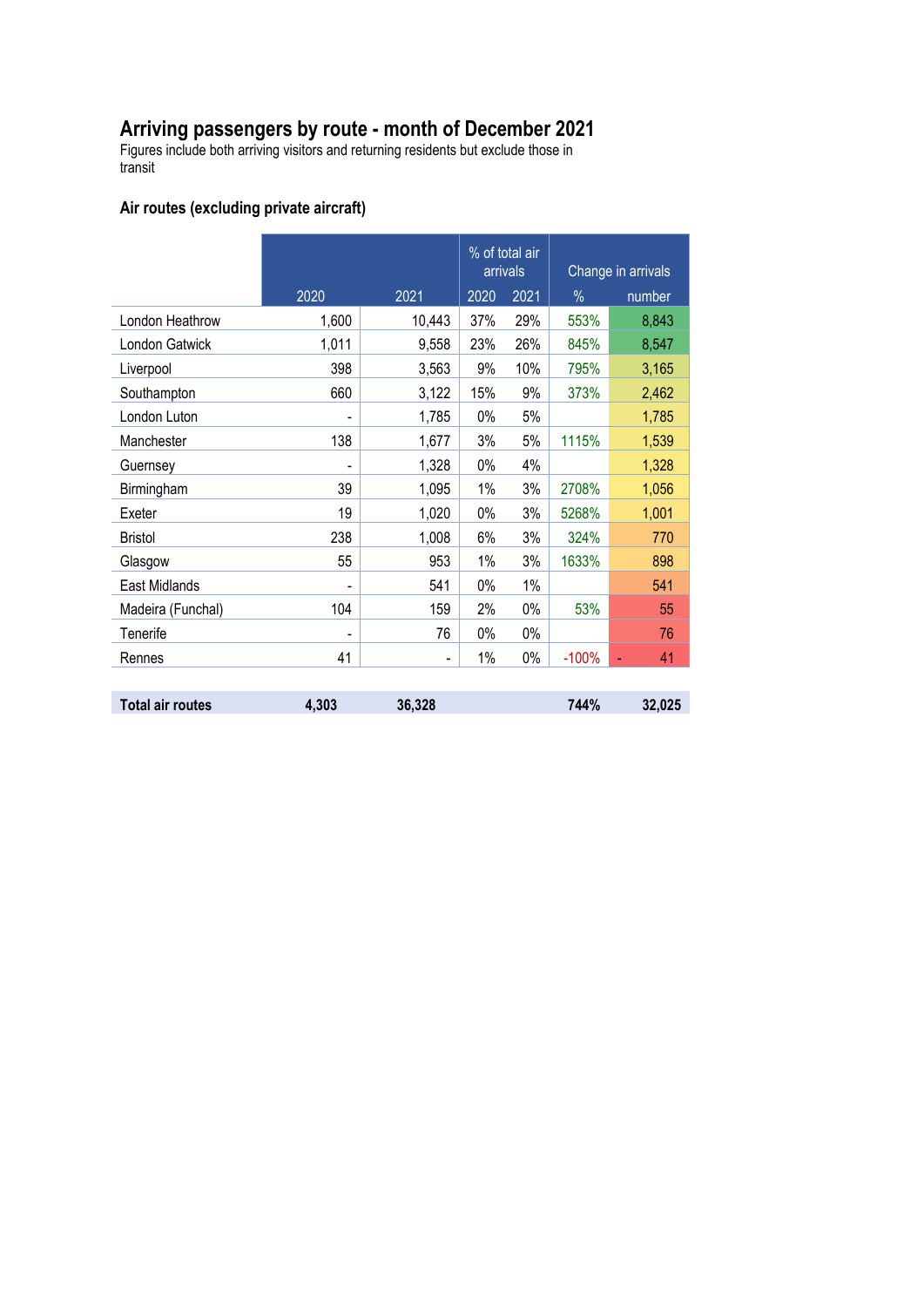# **Arriving passengers by route - month of December 2021**

Figures include both arriving visitors and returning residents but exclude those in transit

#### **Sea routes**

|                         |      |       | % of total<br>sea arrivals |      | Change in arrivals |        |
|-------------------------|------|-------|----------------------------|------|--------------------|--------|
|                         | 2020 | 2021  | 2020                       | 2021 | %                  | number |
| Poole                   | 276  | 1,105 | 38%                        | 34%  | 300%               | 829    |
| Portsmouth              | 189  | 1,015 | 26%                        | 31%  | 437%               | 826    |
| St Malo                 | 211  | 947   | 29%                        | 29%  | 349%               | 736    |
| Guernsey                | 49   | 228   | 7%                         | 7%   | 365%               | 179    |
| Visiting Yachtsmen      | 3    | 3     | 0%                         | 0%   | $0\%$              | ٠      |
|                         |      |       |                            |      |                    |        |
| <b>Total sea routes</b> | 728  | 3,298 |                            |      | 353%               | 2,570  |

**Air and Sea combined**

|                              |       |        | share of<br>arrivals by<br>air |      | Change in arrivals |        |
|------------------------------|-------|--------|--------------------------------|------|--------------------|--------|
|                              | 2020  | 2021   | 2020                           | 2021 | $\%$               | number |
| Total arrivals (air and sea) | 5,031 | 39,626 | 86%                            | 92%  | 688%               | 34,595 |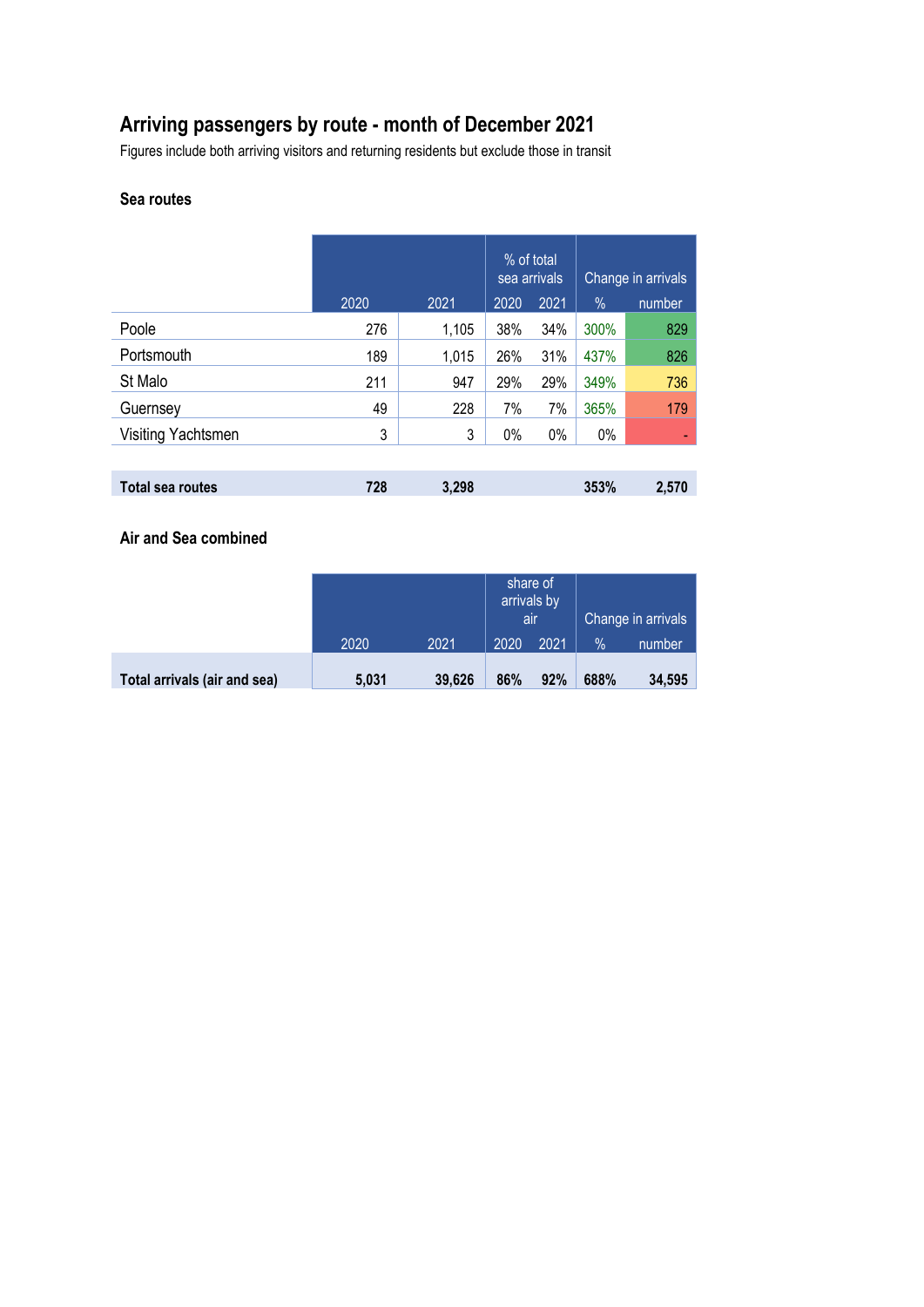# **Arriving passengers by route - Year-to-date 2021**

Figures include both arriving visitors and returning residents but exclude those in transit

## **Air routes (excluding private aircraft)**

|                          |                | % of total air<br>arrivals |       |       | Change in arrivals |              |
|--------------------------|----------------|----------------------------|-------|-------|--------------------|--------------|
|                          | 2020           | 2021                       | 2020  | 2021  | $\%$               | number       |
| London Heathrow          | 27,369         | 75,537                     | 13%   | 23%   | 176%               | 48,168       |
| London Gatwick           | 89,221         | 68,408                     | 43%   | 20%   | $-23%$             | 20,813<br>ä, |
| Southampton              | 20,530         | 27,053                     | 10%   | 8%    | 32%                | 6,523        |
| Liverpool                | 18,397         | 23,775                     | 9%    | 7%    | 29%                | 5,378        |
| Manchester               | 9,203          | 21,894                     | 4%    | 7%    | 138%               | 12,691       |
| London Luton             | 3,282          | 17,598                     | 2%    | 5%    | 436%               | 14,316       |
| Glasgow                  | 5,312          | 14,936                     | 3%    | 4%    | 181%               | 9,624        |
| <b>Bristol</b>           | 4,358          | 13,711                     | 2%    | 4%    | 215%               | 9,353        |
| Birmingham               | 4,863          | 13,386                     | 2%    | 4%    | 175%               | 8,523        |
| Guernsey                 | 8,976          | 9,190                      | 4%    | 3%    | 2%                 | 214          |
| Exeter                   | 3,789          | 7,887                      | 2%    | 2%    | 108%               | 4,098        |
| Belfast International    | 1,044          | 6,096                      | 0%    | 2%    | 484%               | 5,052        |
| East Midlands            | 1,131          | 5,806                      | 1%    | 2%    | 413%               | 4,675        |
| Newcastle                | 1,561          | 5,642                      | 1%    | 2%    | 261%               | 4,081        |
| Leeds Bradford           |                | 4,452                      | $0\%$ | $1\%$ |                    | 4,452        |
| Edinburgh                | 2,450          | 3,994                      | $1\%$ | $1\%$ | 63%                | 1,544        |
| Madeira (Funchal)        | 3,539          | 2,398                      | 2%    | $1\%$ | $-32\%$ -          | 1,141        |
| Palma                    | 342            | 2,231                      | $0\%$ | $1\%$ | 552%               | 1,889        |
| London Stansted          |                | 2,174                      | 0%    | 1%    |                    | 2,174        |
| London City              | 2,035          | 1,631                      | 1%    | $0\%$ | $-20%$             | 404          |
| Durham Tees Valley       | 85             | 1,331                      | 0%    | 0%    | 1466%              | 1,246        |
| Aberdeen                 |                | 1,013                      | $0\%$ | $0\%$ |                    | 1,013        |
| Humberside               | L,             | 646                        | $0\%$ | 0%    |                    | 646          |
| Malaga                   | $\blacksquare$ | 639                        | 0%    | 0%    |                    | 639          |
| Rennes                   | 202            | 504                        | 0%    | 0%    | 150%               | 302          |
| Newquay                  | $\overline{a}$ | 499                        | $0\%$ | 0%    |                    | 499          |
| Isle of Man              |                | 374                        | 0%    | 0%    |                    | 374          |
| Ibiza                    |                | 318                        | 0%    | 0%    |                    | 318          |
| Norwich                  |                | 294                        | 0%    | $0\%$ |                    | 294          |
| Dublin                   |                | 95                         | 0%    | $0\%$ |                    | 95           |
| Tenerife                 | 631            | 76                         | $0\%$ | $0\%$ | $-88%$             | 555          |
| Bastia-Poretta (Corsica) |                | 66                         | 0%    | $0\%$ |                    | 66           |
| Barcelona                |                | 60                         | $0\%$ | $0\%$ |                    | 60           |
| Nantes                   |                | 35                         | $0\%$ | $0\%$ |                    | 35           |
| Doncaster Sheffield      |                | 32                         | $0\%$ | $0\%$ |                    | 32           |
| Cardiff                  | 815            |                            | $0\%$ | $0\%$ | $-100%$            | 815          |
| Geneva                   | 459            | -                          | $0\%$ | $0\%$ | $-100%$            | 459          |
| Paris                    | 148            |                            | $0\%$ | $0\%$ | $-100%$            | 148          |
| Grenoble                 | 65             | -                          | 0%    | 0%    | -100%              | 65           |
| Warsaw                   | 11             |                            | $0\%$ | $0\%$ | $-100%$            | 11           |
|                          |                |                            |       |       |                    |              |
| <b>Total air routes</b>  | 209,818        | 333,781                    |       |       | 59%                | 123,963      |